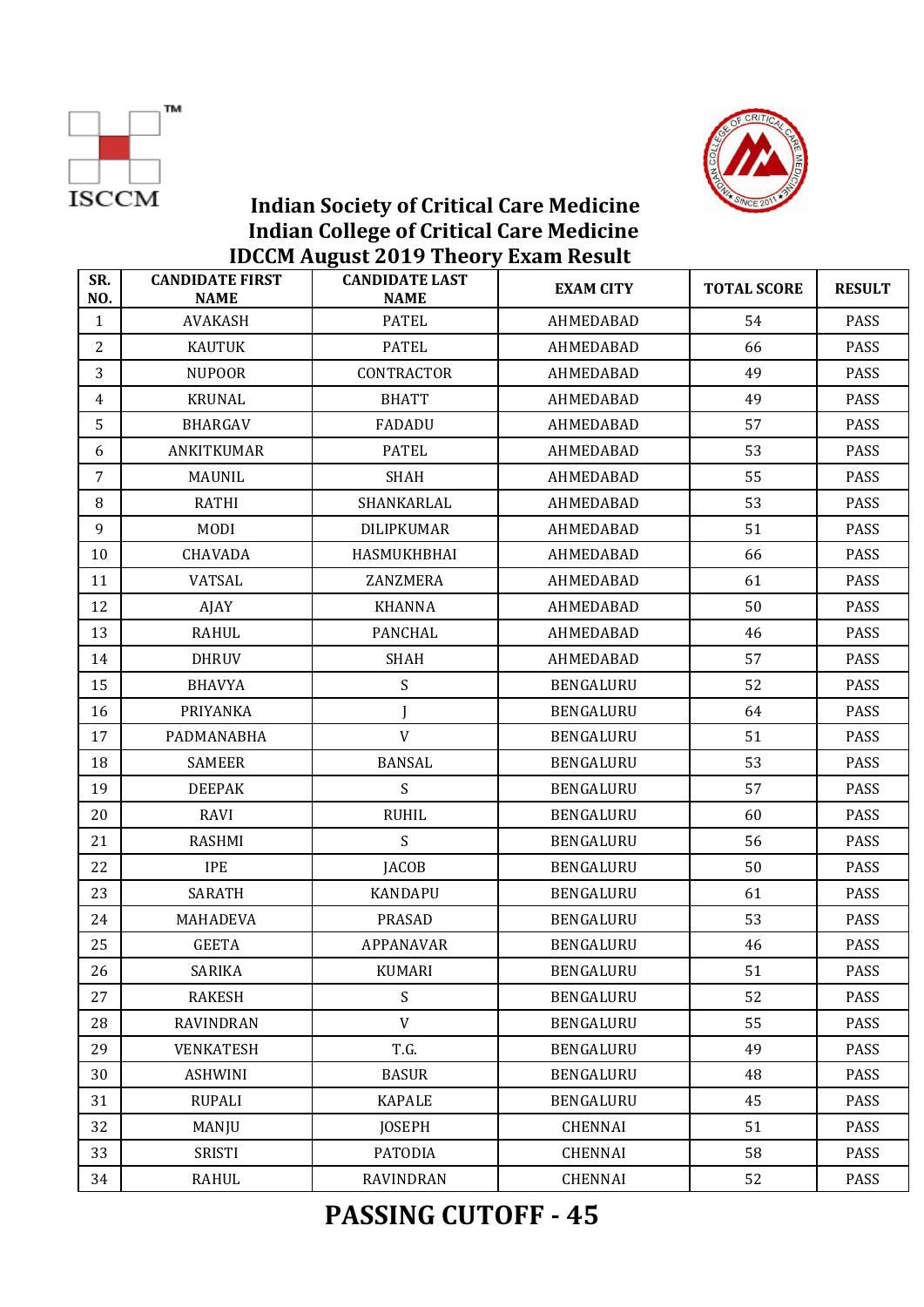



| SR.<br>NO. | <b>CANDIDATE FIRST</b><br><b>NAME</b> | <b>CANDIDATE LAST</b><br><b>NAME</b> | <b>EXAM CITY</b> | <b>TOTAL SCORE</b> | <b>RESULT</b> |
|------------|---------------------------------------|--------------------------------------|------------------|--------------------|---------------|
| 35         | <b>APPECHERLA</b>                     | <b>REDDY</b>                         | <b>CHENNAI</b>   | 48                 | <b>PASS</b>   |
| 36         | SANTOSH                               | <b>PATIL</b>                         | <b>CHENNAI</b>   | 53                 | PASS          |
| 37         | VANISHREE                             | CHANDRAN                             | <b>CHENNAI</b>   | 72                 | <b>PASS</b>   |
| 38         | <b>NEETHU</b>                         | M                                    | <b>CHENNAI</b>   | 54                 | PASS          |
| 39         | VIJAYAKUMAR                           | SRINIVASAN                           | <b>CHENNAI</b>   | 50                 | <b>PASS</b>   |
| 40         | <b>SUJANI</b>                         | <b>KOLA</b>                          | <b>CHENNAI</b>   | 52                 | PASS          |
| 41         | <b>BALABASKAR</b>                     | DEVENDIRAN                           | <b>CHENNAI</b>   | 67                 | PASS          |
| 42         | VAISHNAVI                             | <b>RAJAVEL</b>                       | <b>CHENNAI</b>   | 45                 | <b>PASS</b>   |
| 43         | <b>ANUROOP</b>                        | VISWANATH                            | <b>CHENNAI</b>   | 69                 | PASS          |
| 44         | <b>SUJARITHA</b>                      | THANGARAJU                           | <b>CHENNAI</b>   | 55                 | <b>PASS</b>   |
| 45         | RAJKUMAR                              | SAMUVEL                              | <b>CHENNAI</b>   | 51                 | <b>PASS</b>   |
| 46         | ARUNKUMAR                             | M                                    | <b>CHENNAI</b>   | 55                 | <b>PASS</b>   |
| 47         | SANKARA                               | $\mathsf C$                          | <b>CHENNAI</b>   | 59                 | <b>PASS</b>   |
| 48         | <b>NANDINI</b>                        | MEGANATHAN                           | <b>CHENNAI</b>   | 48                 | PASS          |
| 49         | MONISHA                               | S                                    | <b>CHENNAI</b>   | 51                 | <b>PASS</b>   |
| 50         | <b>SHRUTI</b>                         | <b>JAGIRDAR</b>                      | <b>CHENNAI</b>   | 47                 | <b>PASS</b>   |
| 51         | MANOJ                                 | <b>KUMAR</b>                         | <b>CHENNAI</b>   | 53                 | <b>PASS</b>   |
| 52         | <b>KIRTHIKA</b>                       | NAVAMANI                             | <b>CHENNAI</b>   | 58                 | <b>PASS</b>   |
| 53         | <b>VIKRANT</b>                        | NIMBHORKAR                           | <b>CHENNAI</b>   | 45                 | PASS          |
| 54         | <b>VADIVELU</b>                       | SREENIVASAN                          | <b>CHENNAI</b>   | 45                 | <b>PASS</b>   |
| 55         | PRIYANKA                              | <b>METGUD</b>                        | <b>GURGAON</b>   | 70                 | <b>PASS</b>   |
| 56         | <b>RUCHI</b>                          | <b>GUPTA</b>                         | <b>GURGAON</b>   | 59                 | PASS          |
| 57         | <b>NINAD</b>                          | <b>GADRE</b>                         | <b>GURGAON</b>   | 57                 | PASS          |
| 58         | AMAN                                  | VARSHNEY                             | <b>GURGAON</b>   | 54                 | PASS          |
| 59         | <b>UTPAL</b>                          | <b>SARMA</b>                         | <b>GURGAON</b>   | 54                 | <b>PASS</b>   |
| 60         | SANDEEP                               | GAJBE                                | <b>GURGAON</b>   | 58                 | <b>PASS</b>   |
| 61         | <b>ARUN</b>                           | GANGADHAR                            | <b>GURGAON</b>   | 52                 | PASS          |
| 62         | JAI                                   | GANGANI                              | <b>GURGAON</b>   | 54                 | PASS          |
| 63         | <b>ADITYA</b>                         | <b>DIXIT</b>                         | <b>GURGAON</b>   | 49                 | PASS          |
| 64         | AARTI                                 | <b>KABRA</b>                         | <b>GURGAON</b>   | 59                 | PASS          |
| 65         | <b>INDERPREET</b>                     | <b>ISHER</b>                         | <b>GURGAON</b>   | 45                 | <b>PASS</b>   |
| 66         | <b>VASIM</b>                          | RAJA                                 | <b>GURGAON</b>   | 57                 | PASS          |
| 67         | <b>SAYED</b>                          | QUADRI                               | <b>GURGAON</b>   | 64                 | PASS          |
| 68         | <b>DINESH</b>                         | <b>GUPTA</b>                         | <b>GURGAON</b>   | 46                 | PASS          |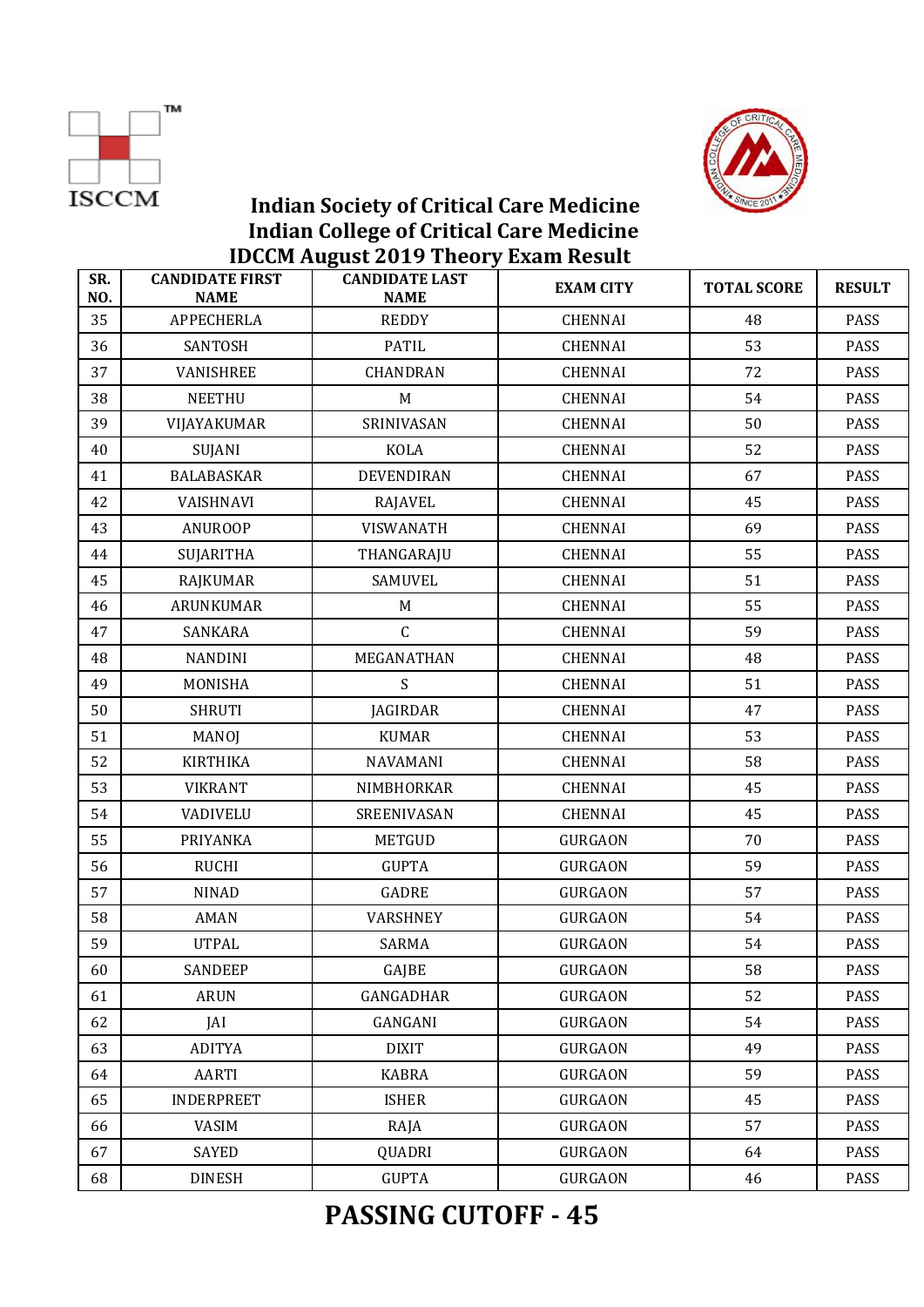



|            |                                       | ID GON TREAD LOTS THEOTY DAMIN RESUR |                  |                    |               |
|------------|---------------------------------------|--------------------------------------|------------------|--------------------|---------------|
| SR.<br>NO. | <b>CANDIDATE FIRST</b><br><b>NAME</b> | <b>CANDIDATE LAST</b><br><b>NAME</b> | <b>EXAM CITY</b> | <b>TOTAL SCORE</b> | <b>RESULT</b> |
| 69         | SUDHANSHU                             | <b>SANT</b>                          | <b>GURGAON</b>   | 49                 | <b>PASS</b>   |
| 70         | <b>NIRANJAN</b>                       | GAUR                                 | <b>GURGAON</b>   | 48                 | PASS          |
| 71         | <b>RAKESH</b>                         | YADAV                                | <b>GURGAON</b>   | 57                 | PASS          |
| 72         | <b>HARPREET</b>                       | <b>SINGH</b>                         | <b>GURGAON</b>   | 46                 | PASS          |
| 73         | <b>ADITYA</b>                         | <b>CHAUDHRY</b>                      | <b>GURGAON</b>   | 45                 | PASS          |
| 74         | ANIL                                  | <b>TOLANI</b>                        | <b>GURGAON</b>   | 48                 | PASS          |
| 75         | <b>SATYA</b>                          | <b>PRAKASH</b>                       | <b>GURGAON</b>   | 46                 | PASS          |
| 76         | <b>ABHISHEK</b>                       | JAIN                                 | <b>GURGAON</b>   | 49                 | PASS          |
| 77         | MEENAKSHI                             | <b>GUPTA</b>                         | <b>GURGAON</b>   | 47                 | <b>PASS</b>   |
| 78         | AMITA                                 | <b>VYAS</b>                          | <b>GURGAON</b>   | 46                 | PASS          |
| 79         | ANJALI                                | <b>BHAGATRAM</b>                     | <b>GURGAON</b>   | 48                 | PASS          |
| 80         | <b>DEEPEISH</b>                       | <b>GUPTA</b>                         | <b>GURGAON</b>   | 62                 | PASS          |
| 81         | P <sub>N</sub>                        | TAKKELLAPALI                         | <b>HYDERABAD</b> | 58                 | PASS          |
| 82         | <b>V DINESH</b>                       | <b>GONTLA</b>                        | <b>HYDERABAD</b> | 57                 | <b>PASS</b>   |
| 83         | <b>RAGHUVEER</b>                      | JALLU                                | <b>HYDERABAD</b> | 59                 | PASS          |
| 84         | <b>VIKRANT</b>                        | <b>PATIL</b>                         | <b>HYDERABAD</b> | 49                 | PASS          |
| 85         | <b>VIKRAM</b>                         | <b>RODE</b>                          | <b>HYDERABAD</b> | 58                 | PASS          |
| 86         | <b>NARESH</b>                         | VANDAVASI                            | <b>HYDERABAD</b> | 48                 | PASS          |
| 87         | <b>VARINDER</b>                       | <b>SINGH</b>                         | <b>HYDERABAD</b> | 61                 | <b>PASS</b>   |
| 88         | <b>SUBHAKAR</b>                       | A                                    | <b>HYDERABAD</b> | 54                 | PASS          |
| 89         | <b>KYASASWI</b>                       | GODA                                 | <b>HYDERABAD</b> | 69                 | PASS          |
| 90         | CHINTAPALLI                           | <b>REDDY</b>                         | <b>HYDERABAD</b> | 52                 | PASS          |
| 91         | <b>VIJAY</b>                          | $\rm K$                              | <b>HYDERABAD</b> | 50                 | PASS          |
| 92         | <b>SRIDHAR</b>                        | GOWNI                                | <b>HYDERABAD</b> | 53                 | PASS          |
| 93         | RANJIT                                | <b>MOHITE</b>                        | <b>HYDERABAD</b> | 57                 | <b>PASS</b>   |
| 94         | GOPI                                  | CHILUKAMARI                          | <b>HYDERABAD</b> | 60                 | PASS          |
| 95         | RAVI                                  | <b>KRISHNA</b>                       | <b>HYDERABAD</b> | 49                 | PASS          |
| 96         | AMRISH                                | <b>DESHPANDE</b>                     | HYDERABAD        | 50                 | PASS          |
| 97         | <b>AVINASH</b>                        | PAUL                                 | <b>HYDERABAD</b> | 70                 | PASS          |
| 98         | <b>KIRAN</b>                          | MANGALAMPALLY                        | <b>HYDERABAD</b> | 70                 | PASS          |
| 99         | SHANTANU                              | <b>CHOPDE</b>                        | <b>HYDERABAD</b> | 59                 | PASS          |
| 100        | <b>VIJAY</b>                          | <b>JAISWAL</b>                       | <b>HYDERABAD</b> | 47                 | PASS          |
| 101        | <b>V NARESH</b>                       | <b>CHANDRA</b>                       | HYDERABAD        | 46                 | PASS          |
| 102        | LAKSHMI                               | POTTI                                | <b>HYDERABAD</b> | 57                 | PASS          |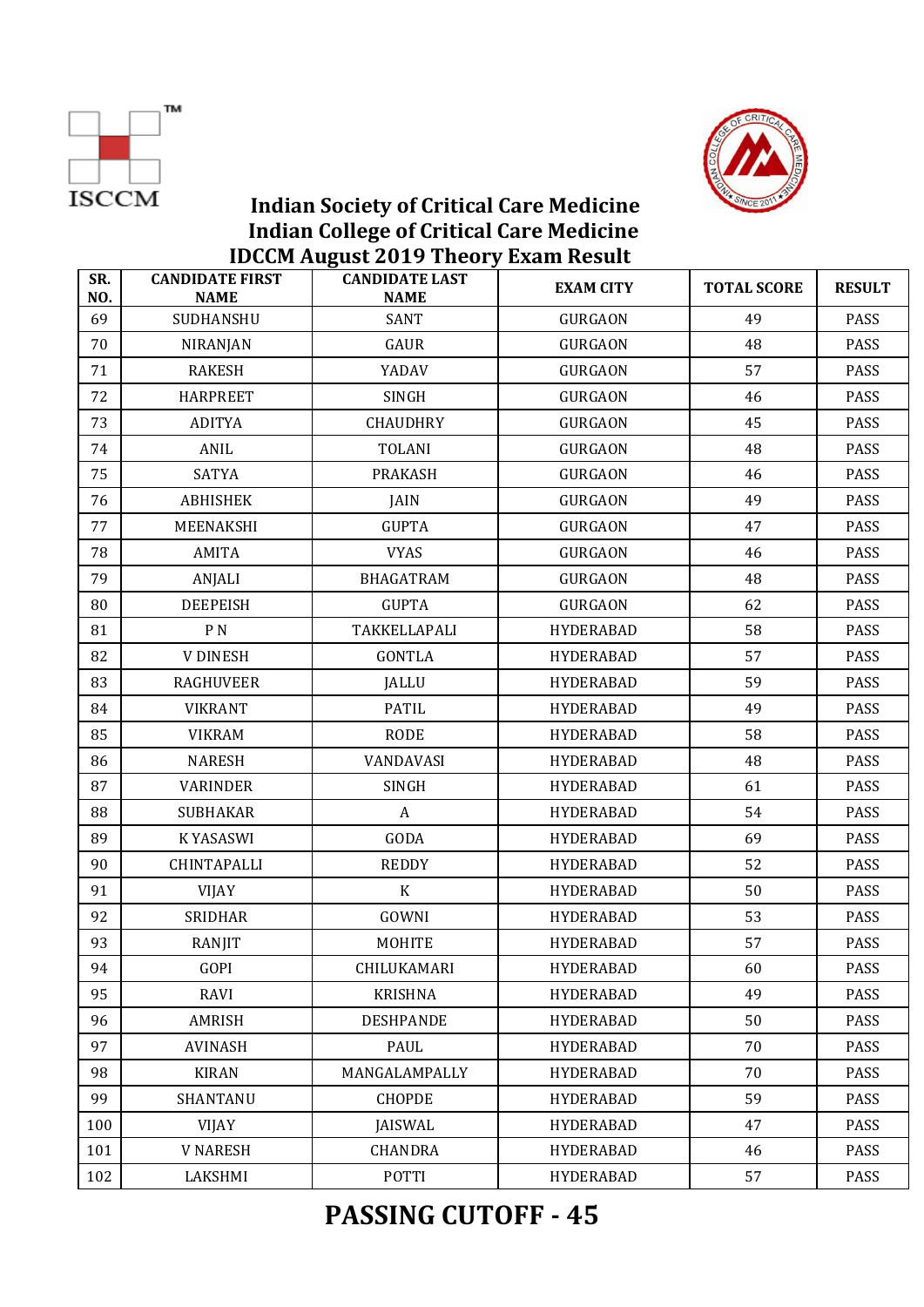



| SR.<br>NO. | <b>CANDIDATE FIRST</b><br><b>NAME</b> | $1200 - 1100 = 0100$<br><b>CANDIDATE LAST</b><br><b>NAME</b> | <b>EXAM CITY</b> | <b>TOTAL SCORE</b> | <b>RESULT</b> |
|------------|---------------------------------------|--------------------------------------------------------------|------------------|--------------------|---------------|
| 103        | <b>ATMAKURU</b>                       | <b>SHRAVYA</b>                                               | <b>HYDERABAD</b> | 57                 | <b>PASS</b>   |
| 104        | MUKKA                                 | $\sim$                                                       | <b>HYDERABAD</b> | 60                 | PASS          |
| 105        | <b>ANUSHA</b>                         | MODEPALLI                                                    | <b>HYDERABAD</b> | 53                 | PASS          |
| 106        | <b>DHANASHREE</b>                     | LAPALIKAR                                                    | <b>HYDERABAD</b> | 47                 | PASS          |
| 107        | <b>SAMATHA</b>                        | KOLLA                                                        | <b>HYDERABAD</b> | 68                 | PASS          |
| 108        | LAXAMI                                | KOTGIRE                                                      | <b>HYDERABAD</b> | 63                 | PASS          |
| 109        | MAKUSHLA                              | <b>SINGH RATHORE</b>                                         | <b>HYDERABAD</b> | 48                 | PASS          |
| 110        | PAULOMI                               | <b>SHAH</b>                                                  | <b>HYDERABAD</b> | 47                 | PASS          |
| 111        | <b>SHILPA</b>                         | <b>PATHAK</b>                                                | <b>HYDERABAD</b> | 53                 | PASS          |
| 112        | <b>HEENA</b>                          | <b>PATEL</b>                                                 | <b>HYDERABAD</b> | 55                 | PASS          |
| 113        | <b>ALOK</b>                           | SINGH                                                        | <b>KOLKATA</b>   | 46                 | PASS          |
| 114        | <b>NITISH</b>                         | <b>PRASAD</b>                                                | <b>KOLKATA</b>   | 50                 | PASS          |
| 115        | <b>BIJAY</b>                          | AGARWALA                                                     | <b>KOLKATA</b>   | 58                 | PASS          |
| 116        | <b>SNIGDHA</b>                        | <b>IPSITA</b>                                                | <b>KOLKATA</b>   | 60                 | PASS          |
| 117        | <b>SATYA</b>                          | <b>MOHANTY</b>                                               | <b>KOLKATA</b>   | 51                 | PASS          |
| 118        | <b>SURENDRA</b>                       | AGARWALA                                                     | <b>KOLKATA</b>   | 59                 | PASS          |
| 119        | SWARNAPALI                            | <b>MAITY</b>                                                 | <b>KOLKATA</b>   | 47                 | PASS          |
| 120        | RAJIB                                 | <b>DUARAH</b>                                                | <b>KOLKATA</b>   | 55                 | PASS          |
| 121        | SUDHANSHU                             | SINGHRAUL                                                    | KOLKATA          | 49                 | PASS          |
| 122        | <b>ABHIJIT</b>                        | <b>ROY</b>                                                   | <b>KOLKATA</b>   | 53                 | PASS          |
| 123        | <b>ABHIJIT</b>                        | MUKHOPADHYAY                                                 | <b>KOLKATA</b>   | 53                 | PASS          |
| 124        | <b>KOUSHIK</b>                        | <b>BORAH</b>                                                 | <b>KOLKATA</b>   | 56                 | PASS          |
| 125        | <b>VISHAL</b>                         | <b>VINOD</b>                                                 | <b>KOLKATA</b>   | 51                 | PASS          |
| 126        | <b>JITESH</b>                         | ATRAM                                                        | MUMBAI           | 47                 | PASS          |
| 127        | <b>CHINMAY</b>                        | <b>PATHAK</b>                                                | <b>MUMBAI</b>    | 65                 | <b>PASS</b>   |
| 128        | <b>KULBIR</b>                         | SINGH                                                        | <b>MUMBAI</b>    | 45                 | <b>PASS</b>   |
| 129        | <b>GEETA</b>                          | <b>FERWANI</b>                                               | <b>MUMBAI</b>    | 66                 | PASS          |
| 130        | <b>NEEL</b>                           | <b>THAKKAR</b>                                               | <b>MUMBAI</b>    | 57                 | PASS          |
| 131        | BHAGYASHREE                           | DHAKULKAR                                                    | <b>MUMBAI</b>    | 69                 | PASS          |
| 132        | SANGMESHWAR                           | <b>PATIL</b>                                                 | <b>MUMBAI</b>    | 46                 | PASS          |
| 133        | NIKHIL                                | <b>PATEL</b>                                                 | <b>MUMBAI</b>    | 65                 | PASS          |
| 134        | VAISHAL                               | <b>SHAH</b>                                                  | <b>MUMBAI</b>    | 51                 | PASS          |
| 135        | <b>RESHMA</b>                         | <b>SHETTY</b>                                                | <b>MUMBAI</b>    | 48                 | PASS          |
| 136        | <b>RUPESH</b>                         | <b>BOKADE</b>                                                | <b>MUMBAI</b>    | 55                 | PASS          |